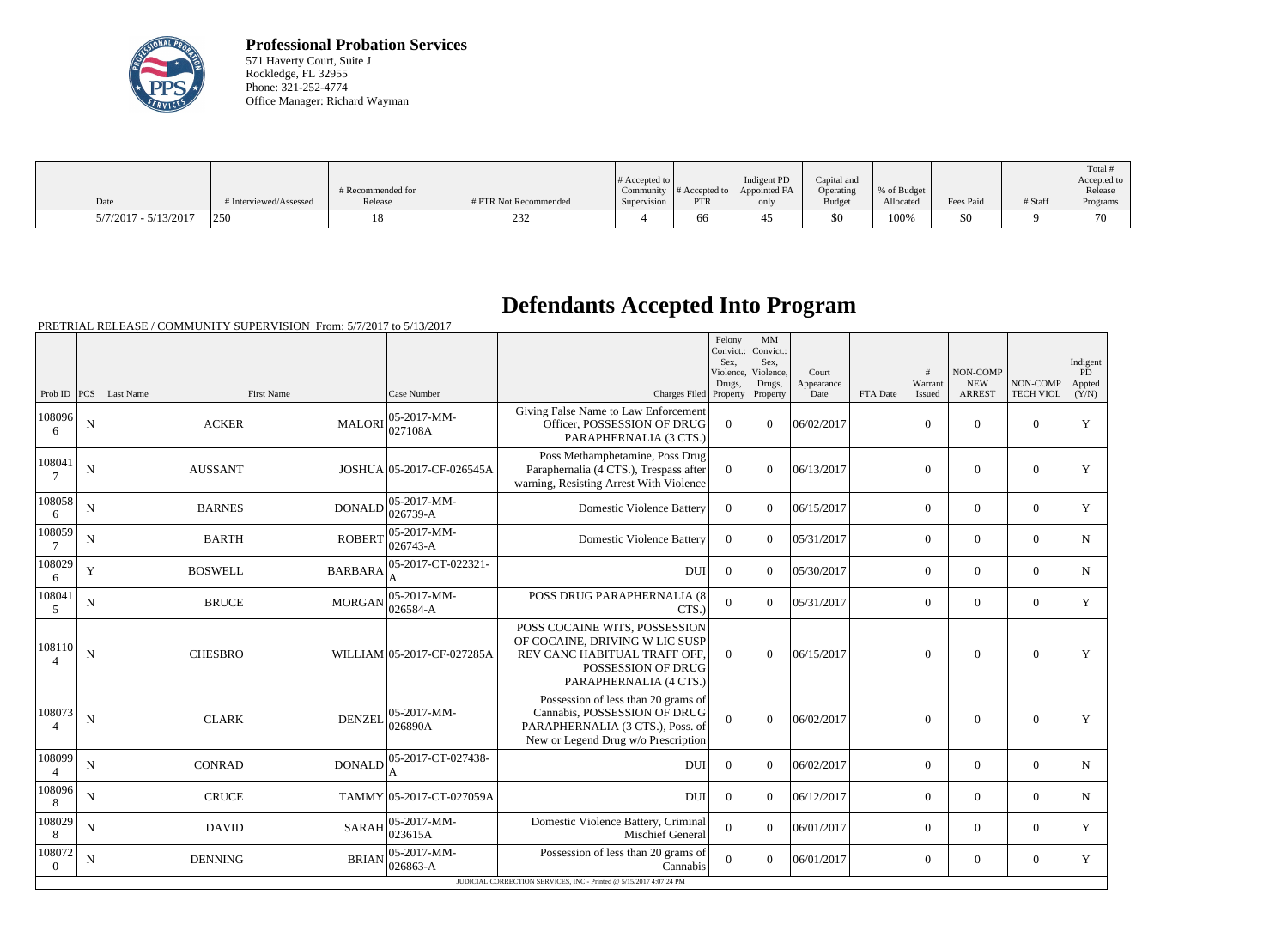|                          |             |                    |                   |                                                                     |                                                                                                                                                                                                                                                      | Felony<br>Convict.:<br>Sex.<br>Violence, | MM<br>Convict.:<br>Sex,<br>Violence, | Court              |          | #                 | NON-COMP                    |                              | Indigent<br>PD  |
|--------------------------|-------------|--------------------|-------------------|---------------------------------------------------------------------|------------------------------------------------------------------------------------------------------------------------------------------------------------------------------------------------------------------------------------------------------|------------------------------------------|--------------------------------------|--------------------|----------|-------------------|-----------------------------|------------------------------|-----------------|
| Prob ID                  | PCS         | Last Name          | <b>First Name</b> | Case Number                                                         | Charges Filed Property                                                                                                                                                                                                                               | Drugs,                                   | Drugs,<br>Property                   | Appearance<br>Date | FTA Date | Warrant<br>Issued | <b>NEW</b><br><b>ARREST</b> | NON-COMP<br><b>TECH VIOL</b> | Appted<br>(Y/N) |
| 108097<br>6              | $\mathbf N$ | <b>DUNN</b>        |                   | CLEON 05-2017-CF-027069A                                            | Reckless Driving with Property Damage,<br>Poss Of Cocaine Less Than 28 Grams<br>Keep Veh Resorted to by Pers Using Cont<br>Subs, Possession of Drug Paraphernalia,<br>Possession of Prescription Drug w/o<br>Prescription, No Valid Driver's License | $\Omega$                                 | $\Omega$                             | 06/15/2017         |          | $\Omega$          | $\boldsymbol{0}$            | $\theta$                     | Y               |
| 108096                   | ${\bf N}$   | <b>ESTELLE</b>     | <b>DONALD</b>     | 05-2017-CF-027070-<br>A                                             | Possession of Controlled Substance                                                                                                                                                                                                                   | $\Omega$                                 | $\theta$                             | 06/15/2017         |          | $\overline{0}$    | $\overline{0}$              | $\theta$                     | Y               |
| 108096<br>9              | $\mathbf N$ | <b>EVANS</b>       |                   | ASHLEE 05-2017-CF-027061A                                           | POSSESS OF CONTROLLED<br>SUBSTANCE W/O RX, Poss. of New or<br>Legend Drug w/o Prescription                                                                                                                                                           | $\Omega$                                 | $\Omega$                             | 06/15/2017         |          | $\boldsymbol{0}$  | $\overline{0}$              | $\overline{0}$               | Y               |
| 108074<br>$\overline{A}$ | ${\bf N}$   | <b>FRANCO</b>      |                   | NELSON 05-2017-CF-026892A                                           | POSS OF HEROIN W/INTENT TO SELL<br>OR DELIVER, POSS OF COCAINE<br>W/INTENT TO SELL OR DELIVER.<br>Possession of less than 20 grams of<br>Cannabis, Possession of Drug<br>Paraphernalia                                                               | $\Omega$                                 | $\theta$                             | 06/13/2017         |          | $\theta$          | $\overline{0}$              | $\theta$                     | Y               |
| 108110<br>6              | ${\bf N}$   | <b>FRYE</b>        |                   | SHELLY 05-2017-CF-027263A                                           | POSSESSION OF COCAINE,<br>CARRYING A CONCEALED FIREARM.<br>POSSESS OF CONTROLLED<br><b>SUBSTANCE W/O RX</b>                                                                                                                                          | $\Omega$                                 | $\theta$                             | 06/15/2017         |          | $\theta$          | $\overline{0}$              | $\theta$                     | Y               |
| 108085                   | ${\bf N}$   | <b>GEBBIE</b>      | <b>SHAWN</b>      | $05-2017-MM$ -<br>027071A                                           | DUI, Resisting Officer without Violence                                                                                                                                                                                                              | $\overline{0}$                           | $\theta$                             | 06/02/2017         |          | $\overline{0}$    | $\overline{0}$              | $\overline{0}$               | $\mathbf N$     |
| 108112<br>2              | $\mathbf N$ | <b>GOODMAN</b>     |                   | CARRIE 05-2017-CF-027318A                                           | G/THEFT CONTROLLED SUBSTANCE<br>(4 CTS.), POSS OF CONTROLLED<br>SUBSTANCE (4 CTS.)                                                                                                                                                                   | $\theta$                                 | $\theta$                             | 06/15/2017         |          | $\overline{0}$    | $\overline{0}$              | $\theta$                     | Y               |
| 108115<br>6              | ${\bf N}$   | <b>GOODVIN</b>     | <b>WALTER</b>     | $ 05-2017-MM-$<br> 027441A                                          | Possession of less than 20 grams of<br>Cannabis                                                                                                                                                                                                      | $\Omega$                                 | $\theta$                             | 06/06/2017         |          | $\overline{0}$    | $\overline{0}$              | $\overline{0}$               | N               |
| 108059<br>$\overline{0}$ | ${\bf N}$   | <b>GOOLSBY</b>     | <b>KADEIDRA</b>   | $05-2017-MM$ -<br>$ 026729 - A$                                     | <b>Domestic Violence Battery</b>                                                                                                                                                                                                                     | $\overline{0}$                           | $\overline{0}$                       | 05/31/2017         |          | $\overline{0}$    | $\overline{0}$              | $\overline{0}$               | Y               |
| 108036<br>9              | ${\bf N}$   | <b>GORMAN</b>      |                   | DONALD $\begin{bmatrix} 05 - 2017 - MM \\ 026581 - A \end{bmatrix}$ | POSSESSION DRUG PARAPHERNALIA<br>$(8$ CTS.)                                                                                                                                                                                                          | $\overline{0}$                           | $\boldsymbol{0}$                     | 05/31/2017         |          | $\mathbf{0}$      | $\boldsymbol{0}$            | $\overline{0}$               | Y               |
| 108039<br>8              | ${\bf N}$   | <b>GRUBER</b>      |                   | MATTHEW 05-2017-CF-026553A                                          | 2 counts of Possession of Prescription Drug<br>w/o Prescription                                                                                                                                                                                      | $\theta$                                 | $\theta$                             | 06/13/2017         |          | $\overline{0}$    | $\overline{0}$              | $\overline{0}$               | Y               |
| 108097<br>$\Omega$       | $\mathbf N$ | <b>HAINES</b>      | <b>ERIC</b>       | $05-2017-MM$ -<br>$027062-A$                                        | <b>Disorderly Conduct</b>                                                                                                                                                                                                                            | $\Omega$                                 | $\theta$                             | 06/02/2017         |          | $\overline{0}$    | $\mathbf{0}$                | $\overline{0}$               | Y               |
| 108035                   | ${\bf N}$   | <b>HARDY</b>       |                   | REGINAL 05-2017-CF-026563A                                          | POSS OXYCODONE WITS, POSS<br>COCAINE WITS, Possession of Drug<br>Paraphernalia, POSSESSION OF<br><b>CANNABIS WITS</b>                                                                                                                                | $\Omega$                                 | $\theta$                             | 06/13/2017         |          | $\overline{0}$    | $\boldsymbol{0}$            | $\overline{0}$               | N               |
| 108063<br>8              | ${\bf N}$   | <b>HEIERMAN</b>    | <b>SCOTT</b>      | 05-2017-CT-026887-                                                  | <b>DUI</b>                                                                                                                                                                                                                                           | $\overline{0}$                           | $\overline{0}$                       | 06/02/2017         |          | $\overline{0}$    | $\overline{0}$              | $\overline{0}$               | N               |
| 108075                   | $\mathbf N$ | HERNANDEZ SANTIAGO | <b>GLORYMAR</b>   | $05-2017-MM$ -<br>$026893 - A$                                      | <b>Domestic Violence Battery</b>                                                                                                                                                                                                                     | $\overline{0}$                           | $\boldsymbol{0}$                     | 06/15/2017         |          | $\overline{0}$    | $\overline{0}$              | $\overline{0}$               | Y               |
| 108110<br>8              | ${\bf N}$   | <b>HILLIARD</b>    | PRISHA            | 05-2017-CF-027286-                                                  | BATTERY ON A PERSON 65 YOA OR<br><b>OLDER DV</b>                                                                                                                                                                                                     | $\overline{0}$                           | $\overline{0}$                       | 06/15/2017         |          | $\overline{0}$    | $\overline{0}$              | $\overline{0}$               | Y               |
| 108115<br>8              | ${\bf N}$   | <b>HOLSTEIN</b>    | <b>BRANDON</b>    | $ 05-2017-MM-$<br>027444A                                           | DUI, Possession of less than 20 grams of<br>Cannabis, Possession of Drug<br>Paraphernalia                                                                                                                                                            | $\overline{0}$                           | $\theta$                             | 06/06/2017         |          | $\boldsymbol{0}$  | $\mathbf{0}$                | $\overline{0}$               | N               |
|                          |             |                    |                   |                                                                     | JUDICIAL CORRECTION SERVICES, INC - Printed @ 5/15/2017 4:07:24 PM                                                                                                                                                                                   |                                          |                                      |                    |          |                   |                             |                              |                 |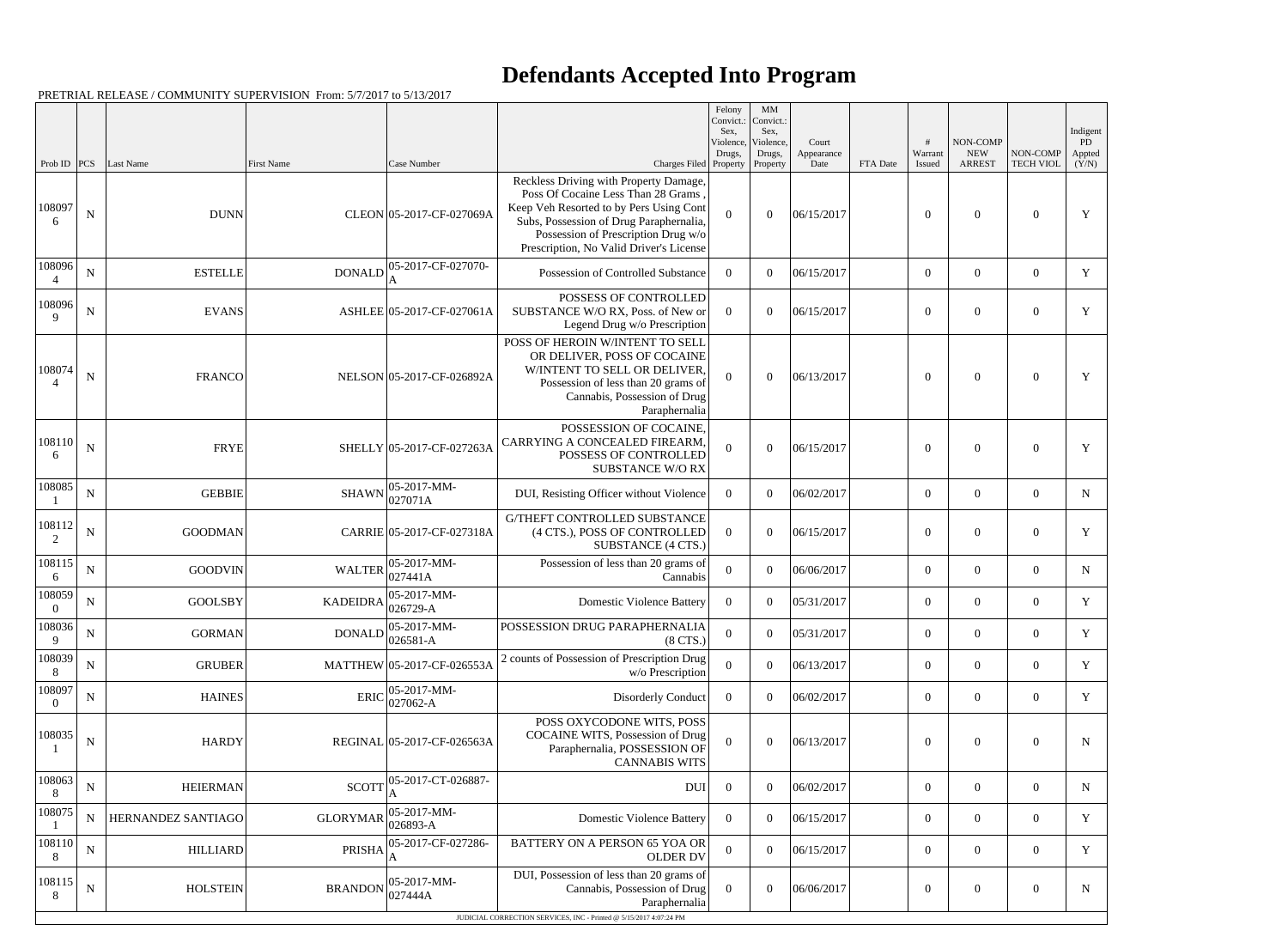|                          |             |                 |                                   |                              |                                                                                                                                                       | Felony<br>Convict.:<br>Sex, | MM<br>Convict.:<br>Sex,         |                             |          |                   |                                         |                              | Indigent              |
|--------------------------|-------------|-----------------|-----------------------------------|------------------------------|-------------------------------------------------------------------------------------------------------------------------------------------------------|-----------------------------|---------------------------------|-----------------------------|----------|-------------------|-----------------------------------------|------------------------------|-----------------------|
| Prob ID $ PCS $          |             | Last Name       | First Name                        | Case Number                  | Charges Filed Property                                                                                                                                | Violence,<br>Drugs,         | Violence.<br>Drugs,<br>Property | Court<br>Appearance<br>Date | FTA Date | Warrant<br>Issued | NON-COMP<br><b>NEW</b><br><b>ARREST</b> | NON-COMP<br><b>TECH VIOL</b> | PD<br>Appted<br>(Y/N) |
| 108096                   | N           | <b>JAMIAN</b>   |                                   | KRISTINA 05-2017-CF-027128A  | POSSESSION HEROIN MORE THAN 10<br><b>GRAMS SCHEDULE 1, POSSESS OF</b><br>CONTROLLED SUBSTANCE W/O RX,<br>POSSESSION OF DRUG<br>PARAPHERNALIA (3 CTS.) | $\theta$                    | $\boldsymbol{0}$                | 06/22/2017                  |          | $\overline{0}$    | $\overline{0}$                          | $\mathbf{0}$                 | Y                     |
| 108059<br>5              | $\mathbf N$ | <b>JENSEN</b>   |                                   | MARYANN 05-2017-CF-026740A   | DUI 4th or Subsequent Offense, Driving<br>While License Suspended Revoked Cancel<br>w/Knowledge                                                       | $\Omega$                    | $\boldsymbol{0}$                | 06/13/2017                  |          | $\boldsymbol{0}$  | $\overline{0}$                          | $\overline{0}$               | Y                     |
| 108097<br>.5             | ${\bf N}$   | <b>JONES</b>    |                                   | APRIL 05-2017-CF-027076A     | Trespass Structure or Conveyance,<br>Burglary Of An Occupied Dwelling<br>Possession of Drug Paraphernalia                                             | $\Omega$                    | $\theta$                        | 06/15/2017                  |          | $\boldsymbol{0}$  | $\overline{0}$                          | $\overline{0}$               | N                     |
| 108071<br>2              | ${\bf N}$   | <b>JORDAN</b>   |                                   | JENNIFER 05-2017-CT-026886A  | DUI, Driving While License<br>Susp/Cancel/Rev -1st Offense                                                                                            | $\theta$                    | $\theta$                        | 06/12/2017                  |          | $\overline{0}$    | $\overline{0}$                          | $\overline{0}$               | Y                     |
| 108117<br>2              | $\mathbf Y$ | <b>KARAM</b>    | <b>STEPHANIE</b>                  | 05-2017-MO-027445-           | Open Container                                                                                                                                        | $\overline{0}$              | $\theta$                        | 06/06/2017                  |          | $\overline{0}$    | $\overline{0}$                          | $\overline{0}$               | Y                     |
| 108083<br>8              | ${\bf N}$   | <b>KENNEDY</b>  | <b>BRENT</b>                      | 05-2017-CT-027147-           | <b>DUI</b>                                                                                                                                            | $\overline{0}$              | $\theta$                        | 06/02/2017                  |          | $\overline{0}$    | $\overline{0}$                          | $\overline{0}$               | N                     |
| 108042<br>2              | ${\bf N}$   | <b>LEGREAIR</b> | <b>JOSHUA</b>                     | 05-2017-MM-<br>$026547 - A$  | Possession of less than 20 grams of<br>Cannabis                                                                                                       | $\Omega$                    | $\theta$                        | 06/15/2017                  |          | $\overline{0}$    | $\overline{0}$                          | $\overline{0}$               | Y                     |
| 108095<br>6              | $\mathbf N$ | <b>LINK</b>     |                                   | AUSTIN 05-2017-CF-027095A    | DUI - 3rd in Less Than 10 Years, Refuse<br>Breath Urine Blood DUI Test After Prev<br>Susp                                                             | $\Omega$                    | $\theta$                        | 06/15/2017                  |          | $\boldsymbol{0}$  | $\overline{0}$                          | $\overline{0}$               | N                     |
| 108059                   | ${\bf N}$   | <b>LOGAN</b>    | <b>COLLEEN</b>                    | 05-2017-MM-<br>$026742 - A$  | Violation of Injunc. For Protection Against<br>Dom. Viol.                                                                                             | $\Omega$                    | $\boldsymbol{0}$                | 06/05/2017                  |          | $\overline{0}$    | $\boldsymbol{0}$                        | $\overline{0}$               | Y                     |
| 108075<br>3              | ${\bf N}$   | <b>MANNING</b>  | <b>LORETTA</b>                    | 05-2017-MM-<br>$026867 - A$  | <b>Domestic Violence Battery</b>                                                                                                                      | $\Omega$                    | $\theta$                        | 06/01/2017                  |          | $\overline{0}$    | $\overline{0}$                          | $\overline{0}$               | Y                     |
| 108075<br>8              | N           | <b>MARSHALL</b> | <b>ROBERT</b>                     | 05-2017-MM-<br>026899A       | DUI, Possession of less than 20 grams of<br>Cannabis                                                                                                  | $\Omega$                    | $\theta$                        | 06/02/2017                  |          | $\overline{0}$    | $\overline{0}$                          | $\overline{0}$               | Y                     |
| 108054<br>3              | ${\bf N}$   | <b>MASON</b>    | <b>TAQUAILA</b>                   | 05-2015-MM-<br>$ 014057 - A$ | FTA REF: Petit Theft Less Than 300<br>Dollars                                                                                                         | $\overline{0}$              | $\overline{0}$                  | 06/12/2017                  |          | $\boldsymbol{0}$  | $\overline{0}$                          | $\overline{0}$               | N                     |
| 108074<br>$\mathbf{Q}$   | $\mathbf N$ | <b>MCDONALD</b> | DALLAS $\bigg _{026879A}^{\circ}$ | $ 05-2017-MM-$               | Possession of less than 20 grams of<br>Cannabis, Possession of Drug<br>Paraphernalia                                                                  | $\overline{0}$              | $\boldsymbol{0}$                | 06/01/2017                  |          | $\boldsymbol{0}$  | $\boldsymbol{0}$                        | $\boldsymbol{0}$             | Y                     |
| 108039<br>$\overline{4}$ | $\mathbf N$ | <b>MCKNIGHT</b> |                                   | ANTOWN 05-2017-CF-026574A    | Domestic Violence Battery, False<br>Imprisonment, Possession of less than 20<br>grams of Cannabis                                                     | $\theta$                    | $\boldsymbol{0}$                | 06/13/2017                  |          | $\boldsymbol{0}$  | $\boldsymbol{0}$                        | $\boldsymbol{0}$             | Y                     |
| 108072                   | ${\bf N}$   | <b>MCMILLAN</b> |                                   | KEAN 05-2017-CF-026889A      | POSSESSION OF COCAINE, Possession<br>of Drug Paraphernalia                                                                                            | $\Omega$                    | $\boldsymbol{0}$                | 06/13/2017                  |          | $\overline{0}$    | $\boldsymbol{0}$                        | $\overline{0}$               | Y                     |
| 108117                   | ${\bf N}$   | MEDINA-LOPEZ    | <b>VICTOR</b>                     | 05-2017-CT-027485-           | <b>DUI</b>                                                                                                                                            | $\overline{0}$              | $\boldsymbol{0}$                | 06/12/2017                  |          | $\boldsymbol{0}$  | $\boldsymbol{0}$                        | $\overline{0}$               | N                     |
| 108112<br>5              | ${\bf N}$   | <b>MURPHY</b>   | <b>MARY</b>                       | 05-2017-CF-027269-           | POSSESSION OF CONTROLLED<br><b>SUBSTANCE W/O RX</b>                                                                                                   | $\overline{0}$              | $\boldsymbol{0}$                | 06/15/2017                  |          | $\boldsymbol{0}$  | $\boldsymbol{0}$                        | $\overline{0}$               | Y                     |
| 108040                   | ${\bf N}$   | <b>NOLAN</b>    |                                   | LARRY 05-2016-CF-052797A     | FLEE & ELUDE LEO LIGHTS SIRENS.<br><b>DUI</b>                                                                                                         | $\boldsymbol{0}$            | $\boldsymbol{0}$                | 06/13/2017                  |          | $\overline{0}$    | $\boldsymbol{0}$                        | $\overline{0}$               | Y                     |
| 108086<br>5              | $\mathbf N$ | <b>PANICZKO</b> | <b>MICAHEL</b>                    | 05-2017-CT-027136-           | DUI                                                                                                                                                   | $\overline{0}$              | $\overline{0}$                  | 06/02/2017                  |          | $\boldsymbol{0}$  | $\boldsymbol{0}$                        | $\overline{0}$               | $N_{\rm}$             |
|                          |             |                 |                                   |                              | JUDICIAL CORRECTION SERVICES, INC - Printed @ 5/15/2017 4:07:24 PM                                                                                    |                             |                                 |                             |          |                   |                                         |                              |                       |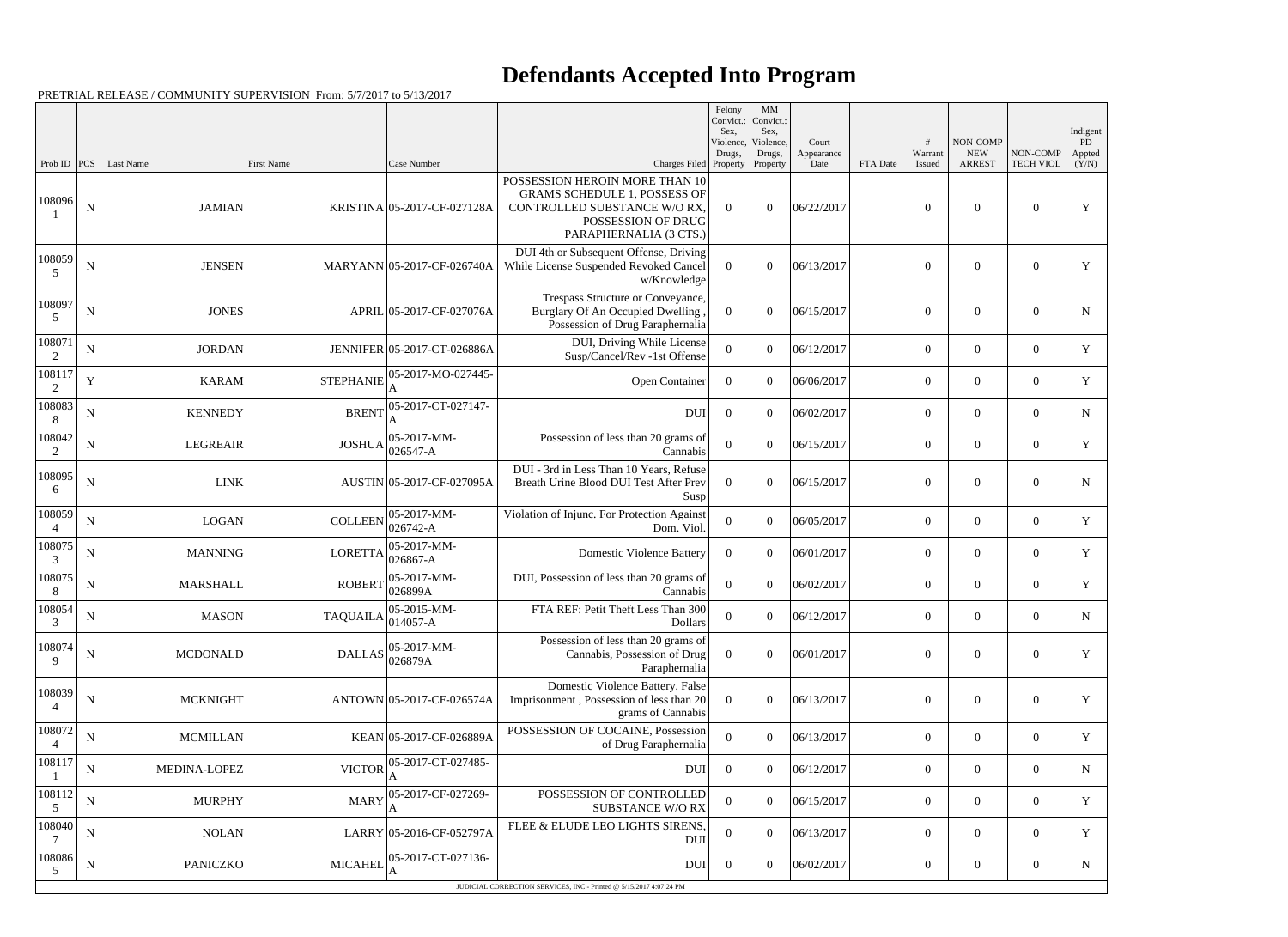| Prob ID                  | PCS         | Last Name        | <b>First Name</b> | Case Number                     | Charges Filed Property                                                                                                                                                                                               | Felony<br>Convict.:<br>Sex,<br>Violence,<br>Drugs, | $\mathbf{M}\mathbf{M}$<br>Convict.:<br>Sex,<br>Violence,<br>Drugs,<br>Property | Court<br>Appearance<br>Date | FTA Date | Warrant<br>Issued | NON-COMP<br><b>NEW</b><br><b>ARREST</b> | NON-COMP<br><b>TECH VIOL</b> | Indigent<br>PD<br>Appted<br>(Y/N) |
|--------------------------|-------------|------------------|-------------------|---------------------------------|----------------------------------------------------------------------------------------------------------------------------------------------------------------------------------------------------------------------|----------------------------------------------------|--------------------------------------------------------------------------------|-----------------------------|----------|-------------------|-----------------------------------------|------------------------------|-----------------------------------|
| 108058<br>9              | ${\bf N}$   | <b>PARSONS</b>   | <b>ANN</b>        | $ 05 - 2017 - MM -$<br>026733A  | DUI, POSS DRUG PARAPHERNALIA (3<br>CTS.                                                                                                                                                                              | $\mathbf{0}$                                       | $\overline{0}$                                                                 | 06/02/2017                  |          | $\overline{0}$    | $\Omega$                                | $\overline{0}$               | Y                                 |
| 108058                   | ${\bf N}$   | <b>PRESAS</b>    |                   | ILANIE 05-2017-CF-026735A       | Possession of less than 20 grams of<br>Cannabis, Possession of Drug<br>Paraphernalia, POSSESSION OF<br>CONTROLLED SUBSTANCE W/O RX                                                                                   | $\theta$                                           | $\Omega$                                                                       | 06/22/2017                  |          | $\Omega$          | $\Omega$                                | $\overline{0}$               | Y                                 |
| 108097<br>$\overline{4}$ | ${\bf N}$   | <b>PRESTON</b>   | SHANNALEIGH       | 05-2017-CF-027055-<br>ΙA        | POSS OF METHAMPHETAMINE                                                                                                                                                                                              | $\theta$                                           | $\theta$                                                                       | 06/15/2017                  |          | $\theta$          | $\theta$                                | $\overline{0}$               | Y                                 |
| 108019<br>5              | $\mathbf Y$ | <b>RAPIN</b>     |                   | NATHAN 05-2017-CF-026532A       | Poss Of Cocaine Less Than 28 Grams<br>Resisting Officer without Violence                                                                                                                                             | $\overline{0}$                                     | $\theta$                                                                       | 06/08/2017                  |          | $\overline{0}$    | $\mathbf{0}$                            | $\overline{0}$               | $\mathbf Y$                       |
| 108109<br>6              | ${\bf N}$   | <b>REALIN</b>    | <b>MATTHEW</b>    | 05-2017-CF-027336-              | POSSESSION OF COCAINE                                                                                                                                                                                                | $\boldsymbol{0}$                                   | $\theta$                                                                       | 06/15/2017                  |          | $\overline{0}$    | $\theta$                                | $\overline{0}$               | N                                 |
| 108095                   | $\mathbf Y$ | <b>REIDY</b>     |                   | TONYA 05-2016-CF-038215A        | Possession of Drug Paraphernalia                                                                                                                                                                                     | $\overline{0}$                                     | $\theta$                                                                       | 06/14/2017                  |          | $\overline{0}$    | $\overline{0}$                          | $\overline{0}$               | $\mathbf Y$                       |
| 108084<br>$\overline{A}$ | ${\bf N}$   | <b>RICHARD</b>   | <b>THEODORE</b>   | $ 05 - 2017 - MM -$<br>027140A  | DUI, Possession of less than 20 grams of<br>Cannabis, Possession of Drug<br>Paraphernalia                                                                                                                            | $\mathbf{0}$                                       | $\Omega$                                                                       | 05/26/2017                  |          | $\theta$          | $\mathbf{0}$                            | $\overline{0}$               | ${\bf N}$                         |
| 108096                   | $\mathbf N$ | <b>RODRIGUEZ</b> |                   | KENNETH 05-2017-CF-027142A      | POSSESSION OF CONTROLLED<br>SUBSTANCE W/O RX, Possession of<br>Drug Paraphernalia                                                                                                                                    | $\overline{0}$                                     | $\Omega$                                                                       | 06/15/2017                  |          | $\theta$          | $\mathbf{0}$                            | $\overline{0}$               | Y                                 |
| 108019                   | ${\bf N}$   | <b>SEARS</b>     | <b>CARLA</b>      | $ 05-2017-MM-$<br>$ 026519 - A$ | <b>Domestic Violence Battery</b>                                                                                                                                                                                     | $\mathbf{0}$                                       | $\theta$                                                                       | 05/22/2017                  |          | $\overline{0}$    | $\overline{0}$                          | $\overline{0}$               | Y                                 |
| 108020<br>2              | $\mathbf N$ | <b>SILVA</b>     | <b>NELIO</b>      | 05-2017-CF-026528-              | <b>DUI</b>                                                                                                                                                                                                           | $\overline{0}$                                     | $\overline{0}$                                                                 | 06/22/2017                  |          | $\overline{0}$    | $\overline{0}$                          | $\overline{0}$               | $\mathbf N$                       |
| 108024<br>5              | ${\bf N}$   | <b>SLEIGHT</b>   | <b>MATTHEW</b>    | $ 05-2017-MM-$<br>$ 026575 - A$ | Boating Under the Influence                                                                                                                                                                                          | $\boldsymbol{0}$                                   | $\theta$                                                                       | 05/31/2017                  |          | $\overline{0}$    | $\overline{0}$                          | $\overline{0}$               | $\mathbf N$                       |
| 108035                   | ${\bf N}$   | <b>SOTO</b>      |                   | HUMBERTO 05-2017-CT-026558A     | DUI - 3rd in More Than 10 Years, 2 counts<br>of Refusal to Sign or Accept Citation,<br>Refuse Breath Urine Blood DUI Test After<br>Prev Susp                                                                         | $\theta$                                           | $\theta$                                                                       | 06/12/2017                  |          | $\overline{0}$    | $\theta$                                | $\overline{0}$               | $\mathbf N$                       |
| 108117<br>$\Omega$       | ${\bf N}$   | <b>STEWART</b>   | <b>RICHARD</b>    | 05-2017-CT-027484-<br>A         | DUI                                                                                                                                                                                                                  | $\boldsymbol{0}$                                   | $\theta$                                                                       | 05/26/2017                  |          | $\mathbf{0}$      | $\overline{0}$                          | $\overline{0}$               | $\mathbf N$                       |
| 108083<br>$\Omega$       | ${\bf N}$   | <b>SWAIN</b>     | <b>BRENDA</b>     | 05-2017-CT-027058-<br>A         | <b>DUI BICYCLE</b>                                                                                                                                                                                                   | $\boldsymbol{0}$                                   | $\overline{0}$                                                                 | 06/02/2017                  |          | $\overline{0}$    | $\overline{0}$                          | $\overline{0}$               | $\mathbf N$                       |
| 108112<br>9              | ${\bf N}$   | <b>SWARTZ</b>    | <b>CAROLINE</b>   | $ 05-2017-MM-$<br>$ 027289-A$   | <b>Domestic Violence Battery</b>                                                                                                                                                                                     | $\overline{0}$                                     | $\Omega$                                                                       | 06/06/2017                  |          | $\overline{0}$    | $\overline{0}$                          | $\overline{0}$               | Y                                 |
| 108041                   | ${\bf N}$   | <b>THOMAS</b>    |                   | RYAN 05-2017-CF-026559A         | Driving While License Suspended Revoked<br>Cancel w/Knowledge, (6 CTS.) Poss<br>Controlled Substance w/o RX, Poss Of<br>Controlled Subs W Intent Sell Or<br>Distribute, Possession of Drug<br>Paraphernalia          | $\overline{0}$                                     | $\theta$                                                                       | 06/13/2017                  |          | $\overline{0}$    | $\mathbf{0}$                            | $\boldsymbol{0}$             | Y                                 |
| 108112<br>7              | ${\bf N}$   | <b>TRAHAN</b>    | WADE              | $ 05-2017-MM-$<br>027342A       | Possession of less than 20 grams of<br>Cannabis, Possession of Drug<br>Paraphernalia                                                                                                                                 | $\boldsymbol{0}$                                   | $\overline{0}$                                                                 | 06/15/2017                  |          | $\overline{0}$    | $\mathbf{0}$                            | $\overline{0}$               | Y                                 |
| 108097<br>2              | ${\bf N}$   | <b>TRUE</b>      |                   | DANIELLE 05-2017-CF-027077A     | POSSESS OF CONTROLLED<br>SUBSTANCE W/O RX, POSSESSION<br>HEROIN MORE THAN 10 GRAMS<br>SCHEDULE 1, POSSESSION OF DRUG<br>PARAPHERNALIA (3 CTS.)<br>IUDICIAL CORRECTION SERVICES, INC., Printed @ 5/15/2017 4:07:24 PM | $\theta$                                           | $\theta$                                                                       | 06/15/2017                  |          | $\mathbf{0}$      | $\overline{0}$                          | $\overline{0}$               | $\mathbf Y$                       |